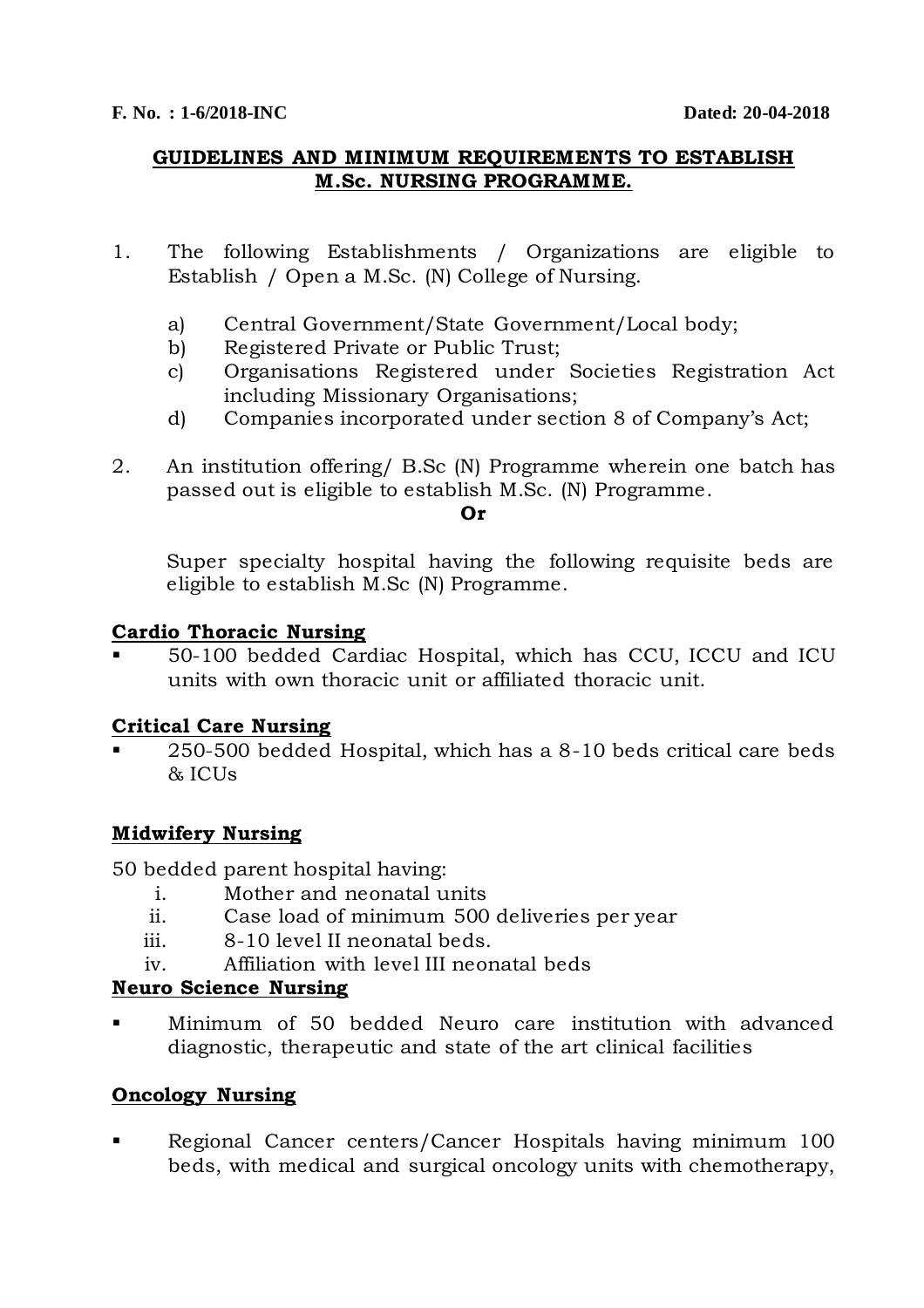radiotherapy, palliative care, other diagnostic and supportive facilities.

## **Orthopaedic & Rehabilitation Nursing**

 250-500 bedded Hospital, which has a 50 orthopaedic beds & rehabilitation units.

## **Psychiatric Nursing**

 Minimum of 50 bedded institutes of psychiatry and mental health having all types of patients (acute, chronic, adult psychiatric beds, child psychiatric beds and de-addiction facilities), with advanced diagnostic, therapeutic and state of the art clinical facilities.

#### **Neonatal Nursing**

250-500 beds and level II/III NICU facility, NICU beds:  $\geq 10$ 

### **Operation Room Nursing**

 250-500 bedded Hospital having facilities for General Surgery, Pediatric, Cardiothoracic, Gynae and Obstetrical, Orthopaedics, Ophthalmic, ENT and Neuro Surgery

### **Emergency and Disaster Nursing**

- **Minimum 250-500 beds and ICU facility, 10 Emergency beds**
- 3. The eligible Organizations / Establishments should obtain Essentiality Certificate / No objection Certificate from the concerned State Government where the M.Sc (N) programme is sought to be established. The particulars of the name of the School / Nursing Institution along with the name of the Trust /Society [as mentioned in Trust Deed or Memorandum of Association] as also full address shall be mentioned in No Objection Certificate/Essentiality Certificate.
- 4. After receipt of the Essentiality Certificate/ No objection Certificate, the eligible institution shall get recognition from the concerned State Nursing Council for the M.Sc. (N) programme for the particular Academic Year, which is a mandatory requirement.
- 5. The Indian Nursing Council shall after receipt of the above documents / proposal would then conduct Statutory Inspection of the recognized training nursing institution under Section 13 of Indian Nursing Council Act 1947 in order to assess the suitability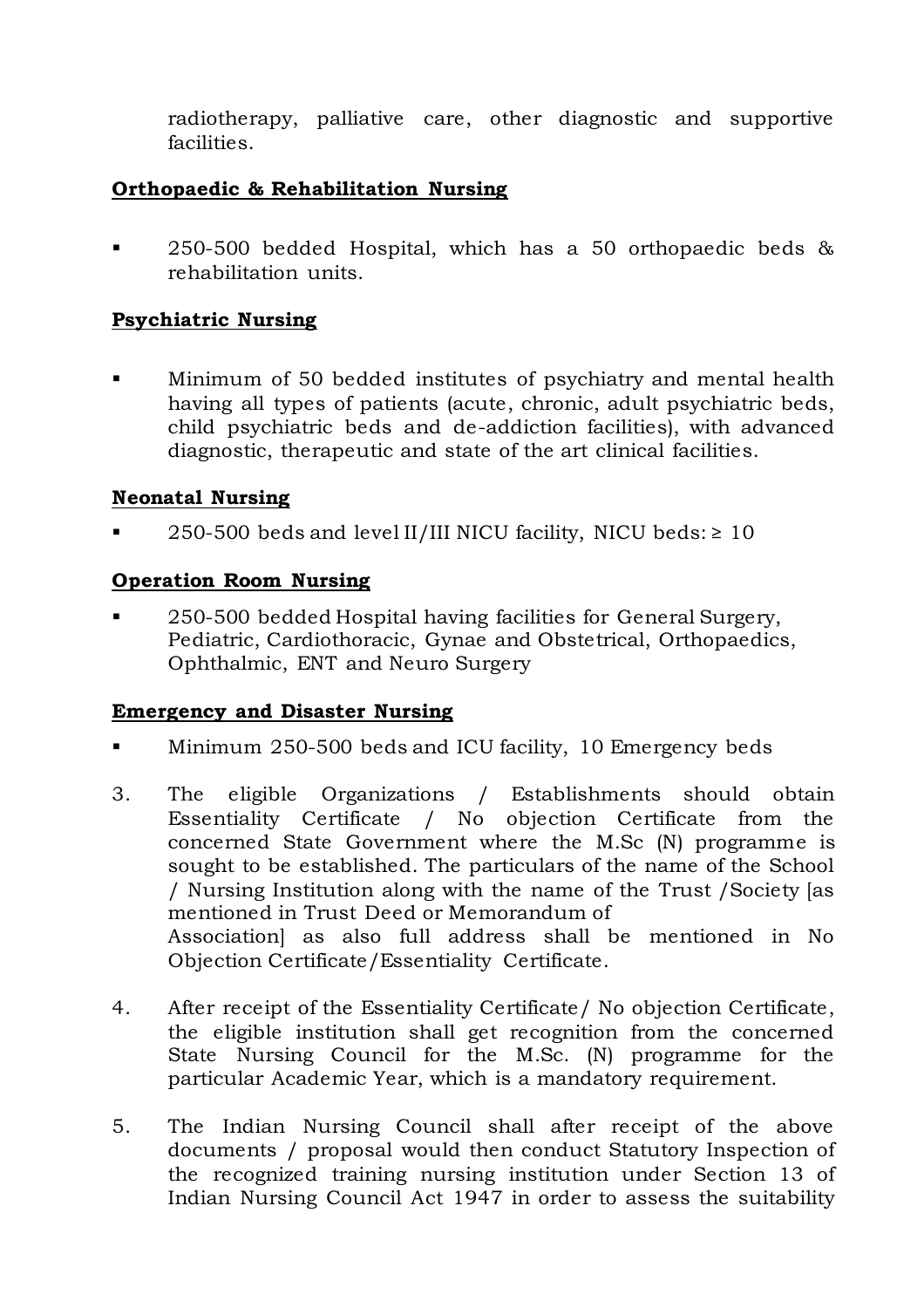**PHYSICA prEACULTIES** dian Nursing Council Act, 1947. with regard to availability of Teaching faculty, Clinical and Infrastructural facilities in conformity with Regulations framed

**Minimum 2 additional classrooms and one classroom as per the number of electives.**

**Note:** Proportionately the rooms & other facilities will increase/decrease according to the number of students admitted.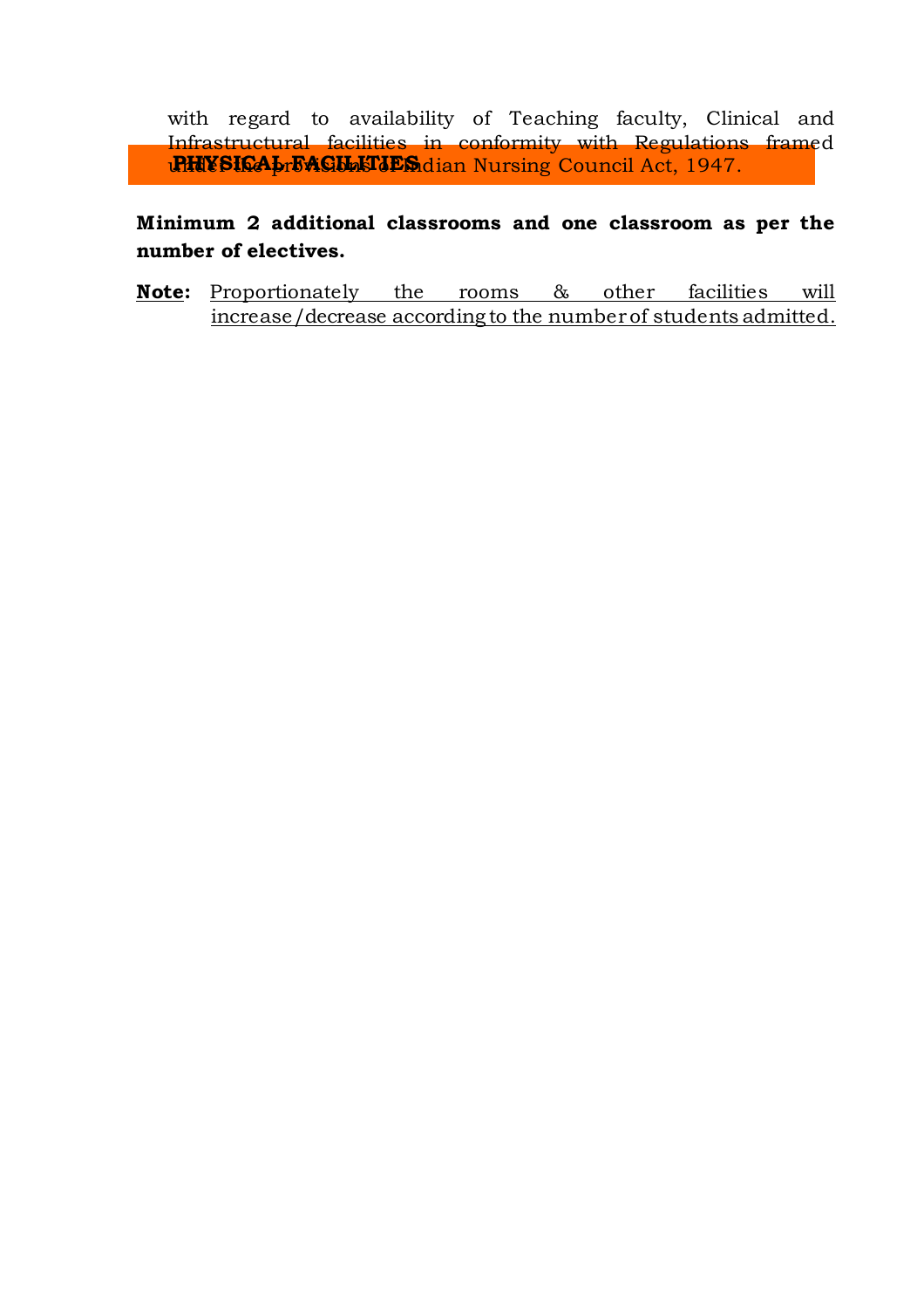# **NURSING TEACHING FACULTY**

### **M.Sc. (N)**

If parent hospital is super-speciality hospital like cardio-thoracic hospital/cancer with annual intake 10 M.Sc(N) in cardio thoracic/cancer

| Professor cum coordinator    |  |
|------------------------------|--|
| Reader / Associate Professor |  |
| Lecturer                     |  |

The above faculty shall perform dual role

#### **B.Sc.(N) and M.Sc.(N)**

| SI. | Designation             | B.Sc.(N) | $\overline{\mathbf{M}.\mathbf{Sc.}}(\mathbf{N})$ |
|-----|-------------------------|----------|--------------------------------------------------|
| No. |                         |          |                                                  |
|     |                         | 40-60    | 10-25                                            |
|     | Professor cum PRINCIPAL |          |                                                  |
| 2   | Professorcum            |          |                                                  |
|     | VICE- PRINCIPAL         |          |                                                  |
| 3   | Professor               |          | 1 *                                              |
|     | Associate Professor     | 2        | 1*                                               |
| 5   | Assistant Professor     | З        | $3*$                                             |
|     | Tutor                   | 10-18    |                                                  |

\*1:10 student patient ratio for M.Sc. (N)

One in each specialty and all the M.Sc(N) qualified teaching faculty will participate in all collegiate programmes.

### **Teacher Student Ratio = 1 : 10 for M.Sc.(N) programme.**

# **QUALIFICATIONS & EXPERIENCE OF TEACHERS OF COLLEGE OF NURSING**

| S. POST, QUALIFICATION & EXPERIENCE NO.                                                                                                                                       |
|-------------------------------------------------------------------------------------------------------------------------------------------------------------------------------|
| <b>Principal cum Professor</b> -15 years experience with M.Sc. (N) out<br>of which 12 years should be teaching experience with minimum<br>of 5 years in collegiate programme. |
| Ph.D.(N) is desirable                                                                                                                                                         |